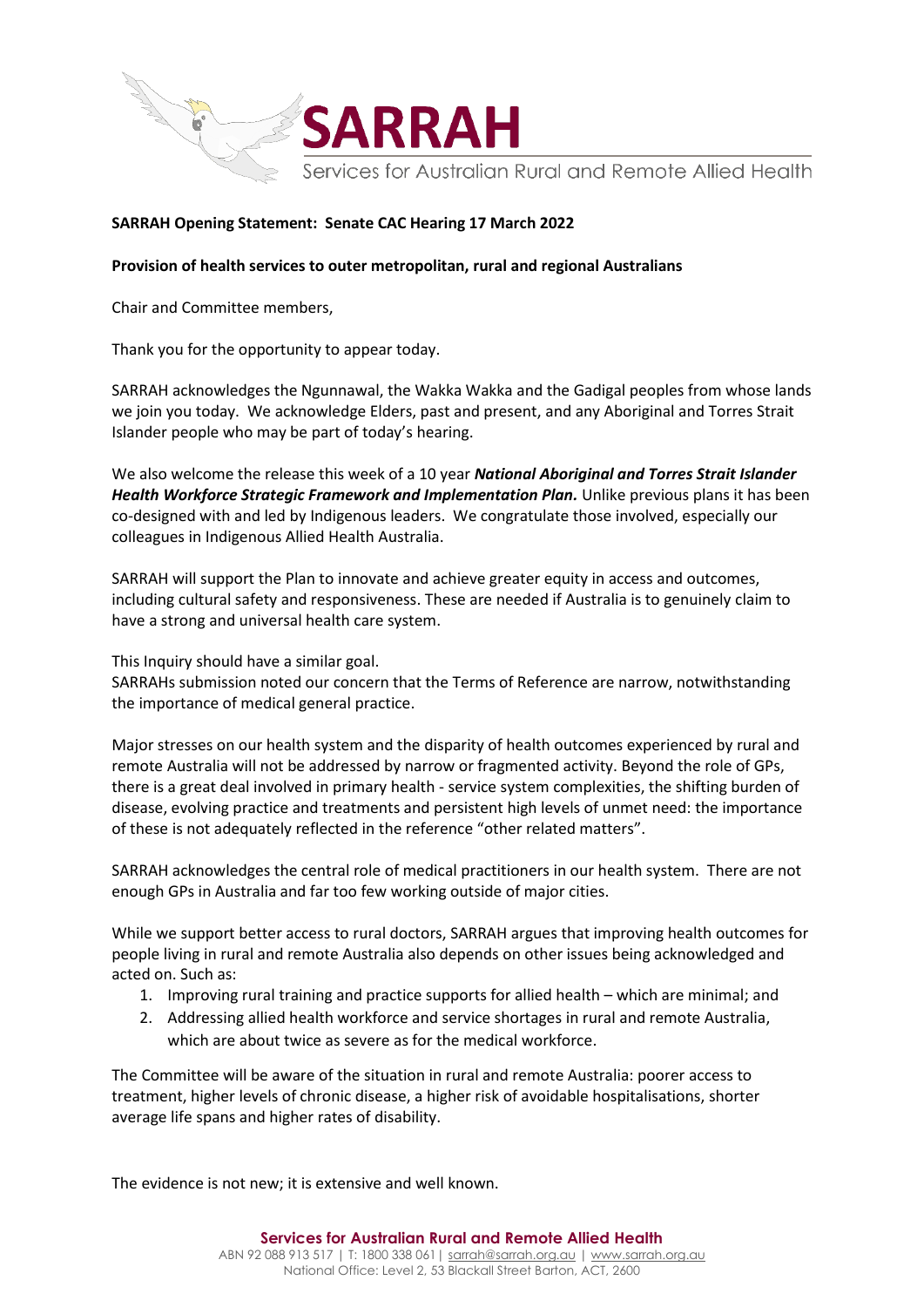Allowing the situation to continue is a choice: A choice to accept inequitable outcomes instead of taking necessary action.

Others, including allied health representatives, have raised these concerns.

Importantly, the Committee has also heard from senior medical representatives, such as: Dr John Hall, past President of the Rural Doctors' Association of Australia who said –

*"it's not just about doctors. It's about access to doctors, nurses and allied health professionals as well—the whole multi-disciplinary team and significant access to care."* and

The National Rural Health Commissioner, Ruth Stewart, an experienced GP obstetrician said *"Doctors do their best work when they're part of a multidisciplinary team that's comprised of nurses and allied health practitioners. ….. If we, as doctors, work in a strong team, you don't need as many of us for a start because we're not doing stuff that other people can do better than we can, and we're providing much better care for our patients."*

We ask the Committee to hear this testimony and help ensure everyone, wherever they live in Australia, can access quality primary health care when and where they need it. Allied health services are needed across the entire health system and for every age group.

- If someone has a stroke and needs help to speak, swallow, move, deal with stress and isolation – the care provided by a physiotherapist, speech pathologist, a dietitian, an occupational therapist, a psychologist and more can be critical to recovery and the person's future quality of life.
- When a three-year old child has a developmental issue with serious implications for their future that needs attention now, their parents don't want to hear the next available appointment is in 12 months' time.
- If someone has a serious accident, they want to know paramedics on the way.
- People want pharmacists to provide medication and tell them how to use it safely.
- People with diabetes at risk of losing a leg are very interested in how podiatrists can help.
- And if a person loses their leg, how prosthetists can help them retain as much mobility and independence as possible.
- When someone has an accident at work and needs rehabilitation to keep their job, pay the bills and mortgage they understand what allied health therapies are about.

In every-day situations, people who need this care, want to know where and when they can see them and how much it will cost.

In a universal health system, everyone should have primary and preventive health services they can access, trust and afford - with links to more specialised services when they need them.

Enabling access to effective primary health care also makes economic and fiscal sense. It reduces demand for avoidable invasive and costly downstream interventions as well as human suffering while contributing positively to the tax and income transfer system.

It underpins system sustainability.

The RACGP, has estimated system savings of almost \$5B a year through a shift to better primary care. One hospital admission avoided could fund dozens of preventive, high quality, health enabling services provided in a patient-centred, coordinated way by a multidisciplinary team of skilled primary care professionals.